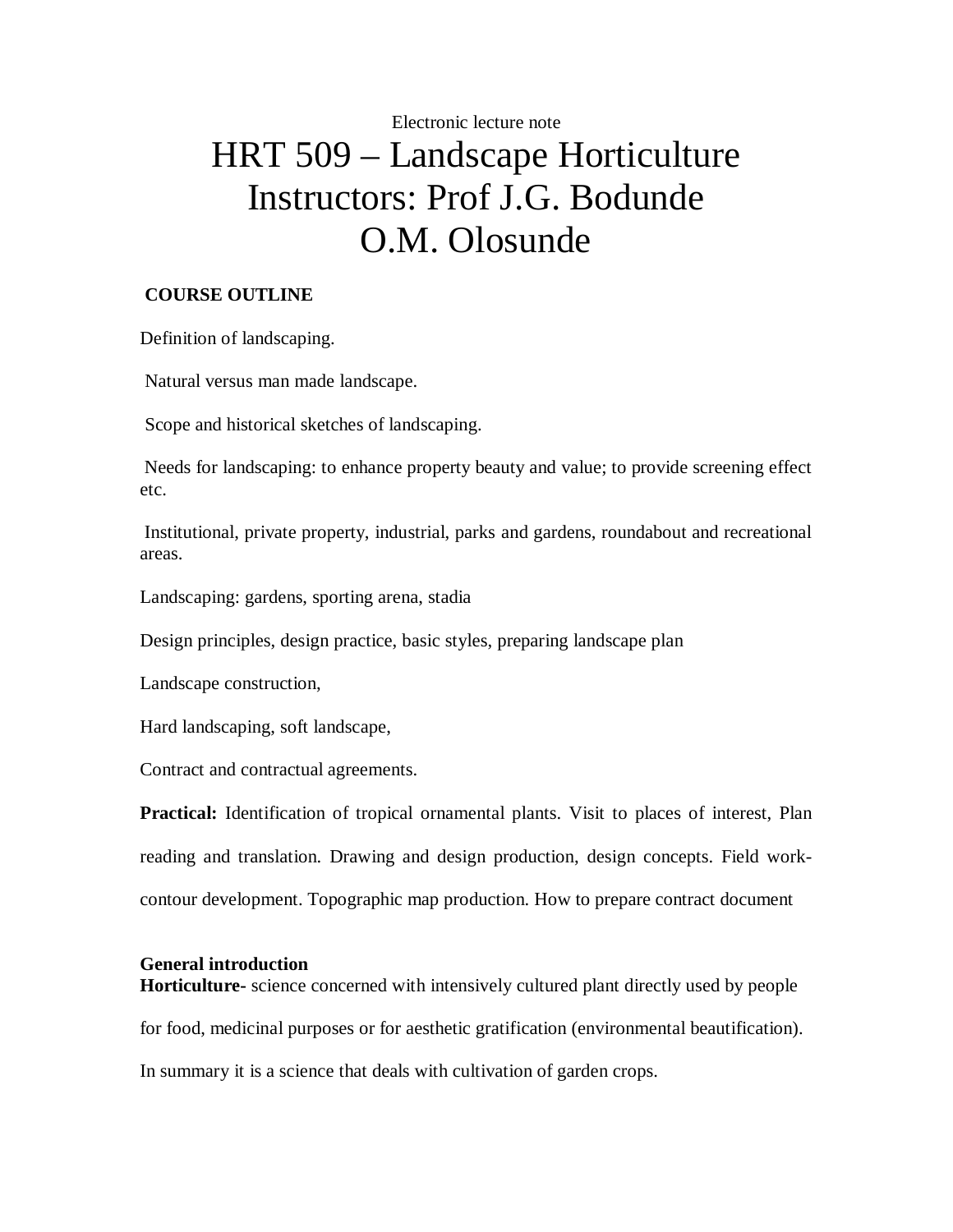**Branches**: Pomology, Olericulture, Floriculture, landscape Horticulture,

Horticultural Engineering etc

**An overview of landscape horticulture industry in Nigeria: prospects and problems.**

**Landscaping:** The art and science of developing the outdoor environment using soft landscaping, e.g. ornamental plants, and hardscapes e.g. non-plant objects, components to serve the needs and desires of people. It serves both the aesthetic and functional purposes. The outdoor surroundings could be designed with natural or man-made components/materials/objects i.e it could be natural or artificial. Landscaping involves design, construction and maintenance of landscapes.

**Landscape design/Garden design:** Science and art of organizing and enriching outdoor space through the placement of plants and structures in agreeable and useful relationship with natural environment.

It involves the qualitative and functional arrangement and spacing of plants and nonplants garden features on a parcel of land set aside in the planning process that gives an overall pleasing effect.

Design essentially entails manner in which objects are artificially arranged in order to attain a particular objective, usually may be not always, a functional and a visibly pleasing arrangement. Designs are evaluated aesthetically with regards to their element of colours, texture, line and form by long established man made value judgment called design principles. A successful design is normally functional and beautiful.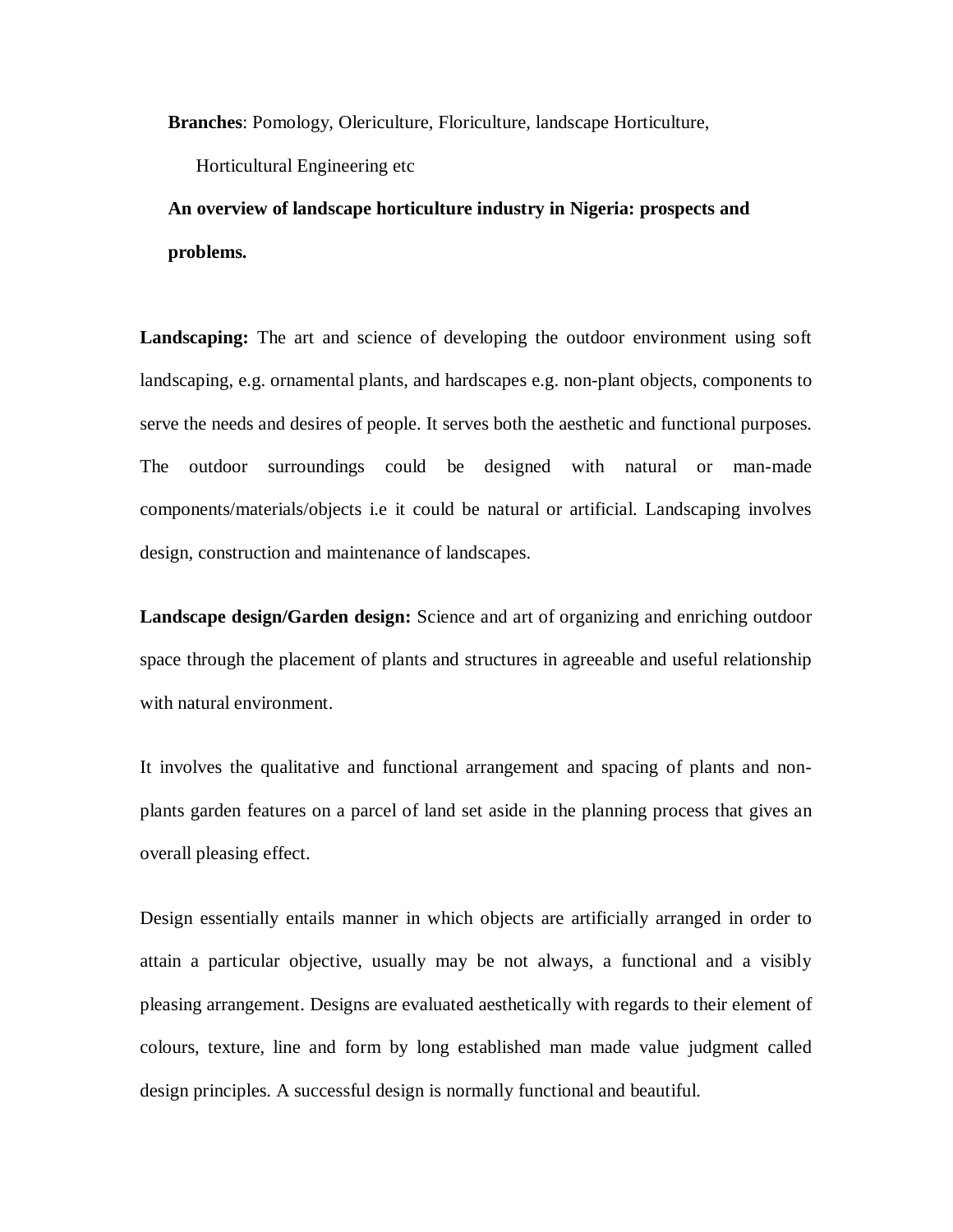Landscape design is more than just a cosmetic treatment to be applied to indifferent or insensitive architectural or engineering in order to soften the harsh edges or disguise an awkward layout.

It is to integrate structures in to the environment by reducing the visual intrusiveness, by repairing damage to the existing vegetation and more positively by providing a setting that is attractive and welcoming.

**Landscape:** Layout/arrangement of ground or land in scenery. It could be natural or artificial (man-made)

#### **Natural versus man-made (artificial) landscaping**

**Natural landscape:** A landscape that is unaffected by human activities. It may contain components that are living or non-living or both. Natural landscape remains intact if the living and non-living of the natural environment are free to move and change. Today no place on earth is unaffected by human activities. Thus landscape tends to vary in their degree of naturalness. Therefore, classification had been made into four types:

- a **natural** landscape is one that is unaffected by human activity
- a **sub-natural** landscape is one where if human activity was removed it would go back to a normal state
- a **semi-natural** landscape is one that has been drastically modified by human activity but has some natural elements left intact
- an **agricultural** landscape is one that has been totally altered and arranged by human activity - very little if any naturalness is left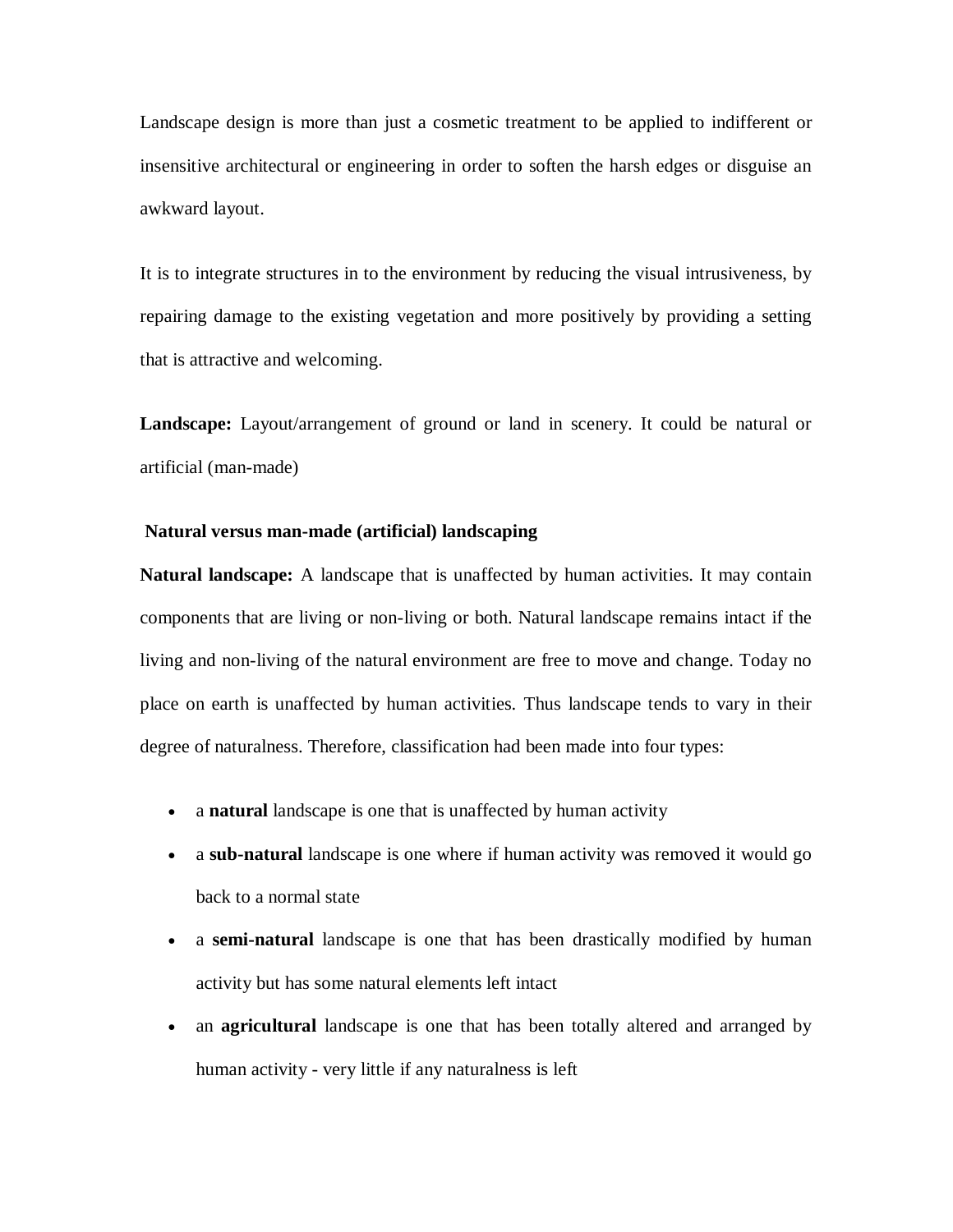Examples of natural landscape in Nigeria are; natural surrounding such as forest or desert, rocks (Olumo rock, Zuma rock), Erin Ijesa water falls, Ikogusi warm/cold spring, plateau in Jos, Mambila, bar beach, etc.

**Artificial Landscape:** The use of artificially made plants (synthetic or otherwise) for landscaping of outdoor environment. Nowadays, it is common to see large quantities of artificial plants (trees, palms, lawns) being used for landscaping. Though, it will not and cannot replace the natural plants in their effects and functions on the landscape, but could also add to the beauty of the environment. It has the advantage of low maintenance in terms of watering, fertilizer application, mowing incase of lawns and turfs, trimming/pruning and so on. Other items in artificial designs include the use of art works, e.g. sculpture (UNAAB Olumo model), concrete benches and tables, water bodies such as water fountains, artificial springs, etc.

#### **Scope and historical sketches of landscaping**

**Scope:** Landscape by its very nature encompasses all other specialist sections of Amenity horticulture in one form or the other. It includes the design, construction, maintenance and management of landscape features. Knowledge of floriculture, landscape architecture, and engineering are usually important.

**History:** Landscaping is an important sector which has expanded and still expanding in recent years in Nigeria. Despite this development, it is by no means comparable to what is obtainable in the developed countries in terms of development, quality, patronage and boom experienced in the landscape horticulture industry.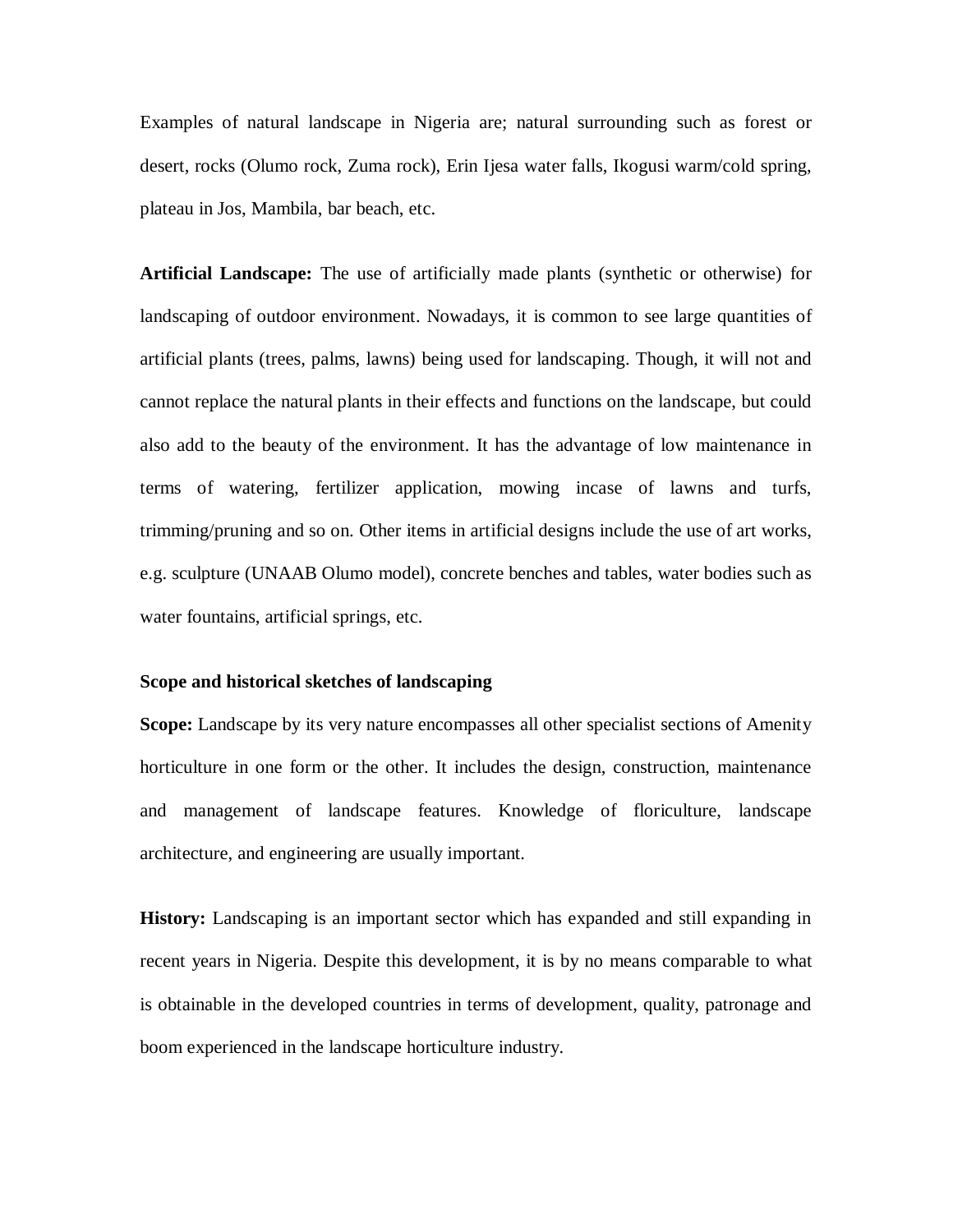People have designed garden throughout the recorded history. Thousands years ago in Egypt and Babylon, there were planted architectural structures. The roots of renaissance garden extend back to the tradition of antiquity, especially those of ancient Rome. To self conscious revival of the idea of Vitruvius and Pliny, there was added the influence of Islamic world and medieval theory and practice. The use of water and fountains and organization of garden in to geometric quarters were part of wider inheritance.

In Nigeria, from the time immemorial, people consciously or unconsciously add physiographic and environmental characteristics to the land around them either for aesthetic gratification and or environmental enrichment and protection.

Traditionally, people keep garden and trees around their buildings. Though, the experience of the colonial era did little to influence creation and preservation of beauty in the surroundings as it was in Francophone countries.

Nevertheless, the inception of colonialism changed the trends of events as concerted effort were made to formally landscape some public buildings, government reservation areas (GRAs), institutions of higher learning, and sport fields which marked the beginning of organized/formal landscaping in Nigeria. Missionaries (Christian) also established plants in churches and schools. Some individual copied this idea and planted some ornamental plants in their surroundings.

Nowadays, landscaping business is fashionable and there is influx of all sorts of people in to the profession, having seen it as an avenue to make quick money. There is generally, limited concern for landscape planning and management in Nigeria, most importantly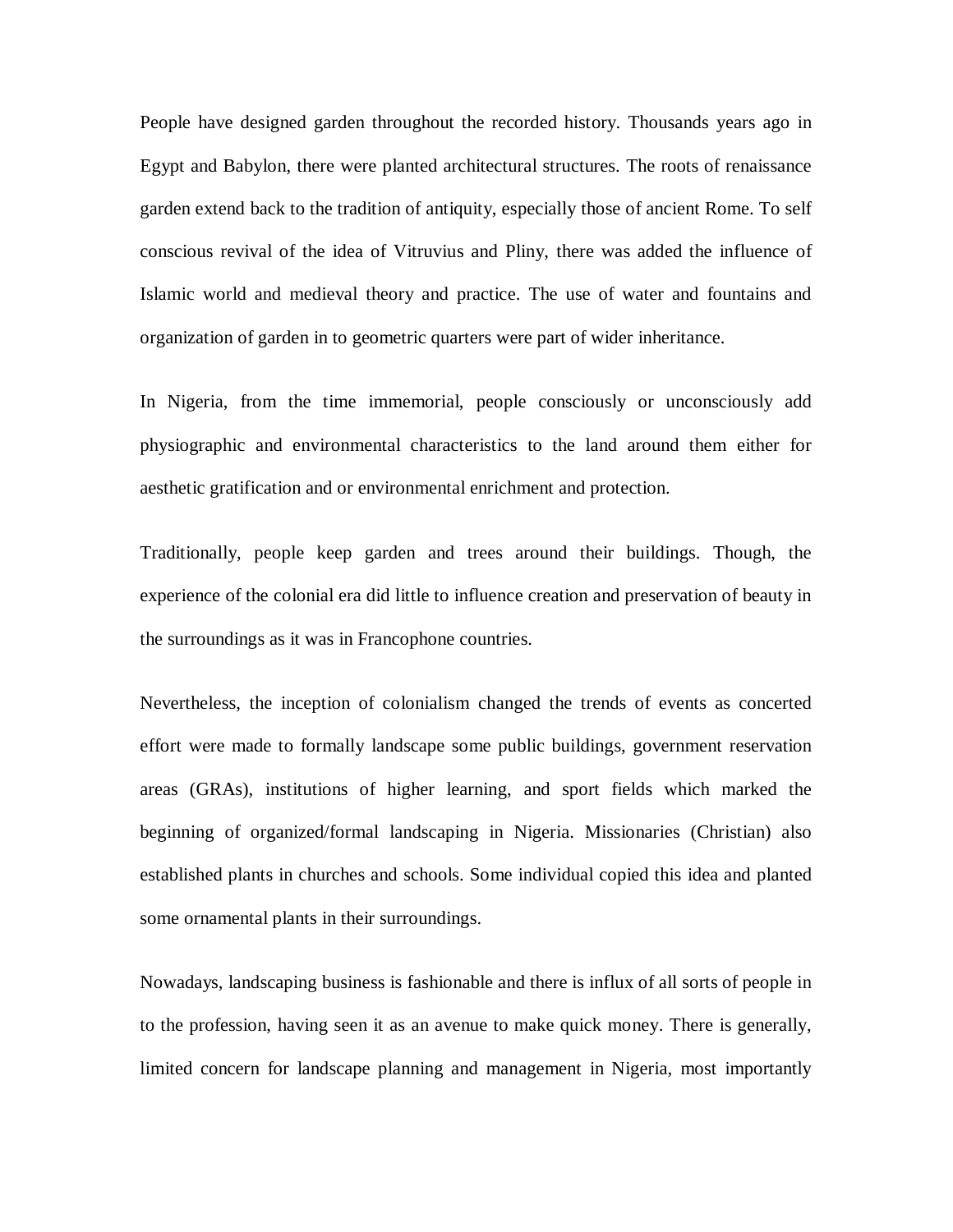from government with the exception of few state governments, who recently seem to brace up to the challenges of creating a beautiful and welcoming environment.

#### **Needs for landscaping:**

Basically, if human beings had never altered the natural world, there would be no need for designers. Nature is such a perfect designer that left unchanged by human beings, the earth's beauty and natural system would never have require improvement. This idea is however not realistic in the modern world.

Therefore, some of the reasons why landscaping is important are;

1. Aesthetic/ Beautification of environment which is the primary purpose of landscaping 2. Engineering purpose: e.g. Environmental control and protection of structures against environmental hazards i.e. rain storms, wind breaks, shade trees for guide against sun glares etc.

3. Architectural purpose: e.g. re-integration of structures in to the natural environment. Landscaping compliment rather than competing with the architectural features of structures thereby making enhancing their outlook.

4. Biological purpose: e.g. improves the micro-climate (environment), absorbs dust, noise, pollutants and assist in air purification by consuming CO2 and releasing O2.

5. Ecological purpose: e.g. some ornamental plants can be used to solve ecological problems such as flooding, to control erosion and absorb chemical from soil (oil spilage)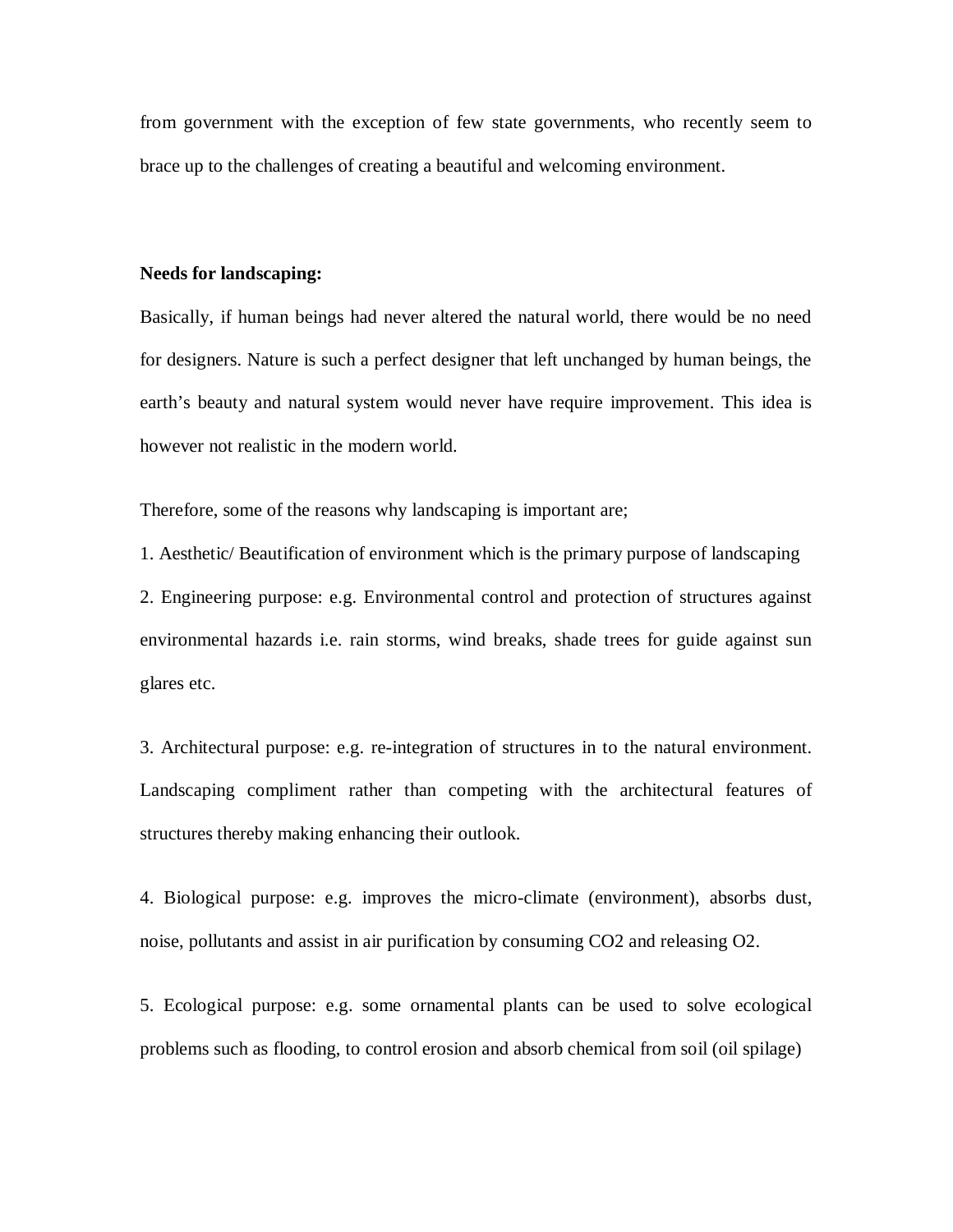6. Economic purpose: e.g. creation of job opportunities, add value to property, creates wealth for plant growers and government (taxes, foreign exchange), beautiful environment also attract tourists and investors.

7. Social purpose: e.g. landscaped areas are useful as recreation and relaxation venues (parks), sporting arenas (polo, football fields), and symbols of affluence/wealth.

8. Nutritional/Medicinal purpose: e.g. some plants used primarily for landscaping could also be used for food (fruits and vegetables) and medicines, plants have therapeutic effect on patient etc.

**1. Private property/residential landscaping:** Landscaping of personal residential properties like a flat, bungalow, duplex, estate etc. Usually, plants of different good qualities are used as much as possible for the enjoyment of owner(s). It is important to landscape to the taste of the clients even if expensive materials will be used. The well design private home landscape is planned to meet the needs and desires of the family. It is concern with establishing a functional and aesthetic relationship between building and site to the extent that the house and surroundings area are treated as a single home unit. This involves consideration of the distribution of space, maintenance and for most people expense. Most private or residential buildings need at least three general areas;

(a). For public access- usually it is the front yard portion of the house that is on view to the public, the passerby and the welcomed guests. It creates the setting and tone of the home and should be large enough to set off the house from the street to ensure safe access for automobile.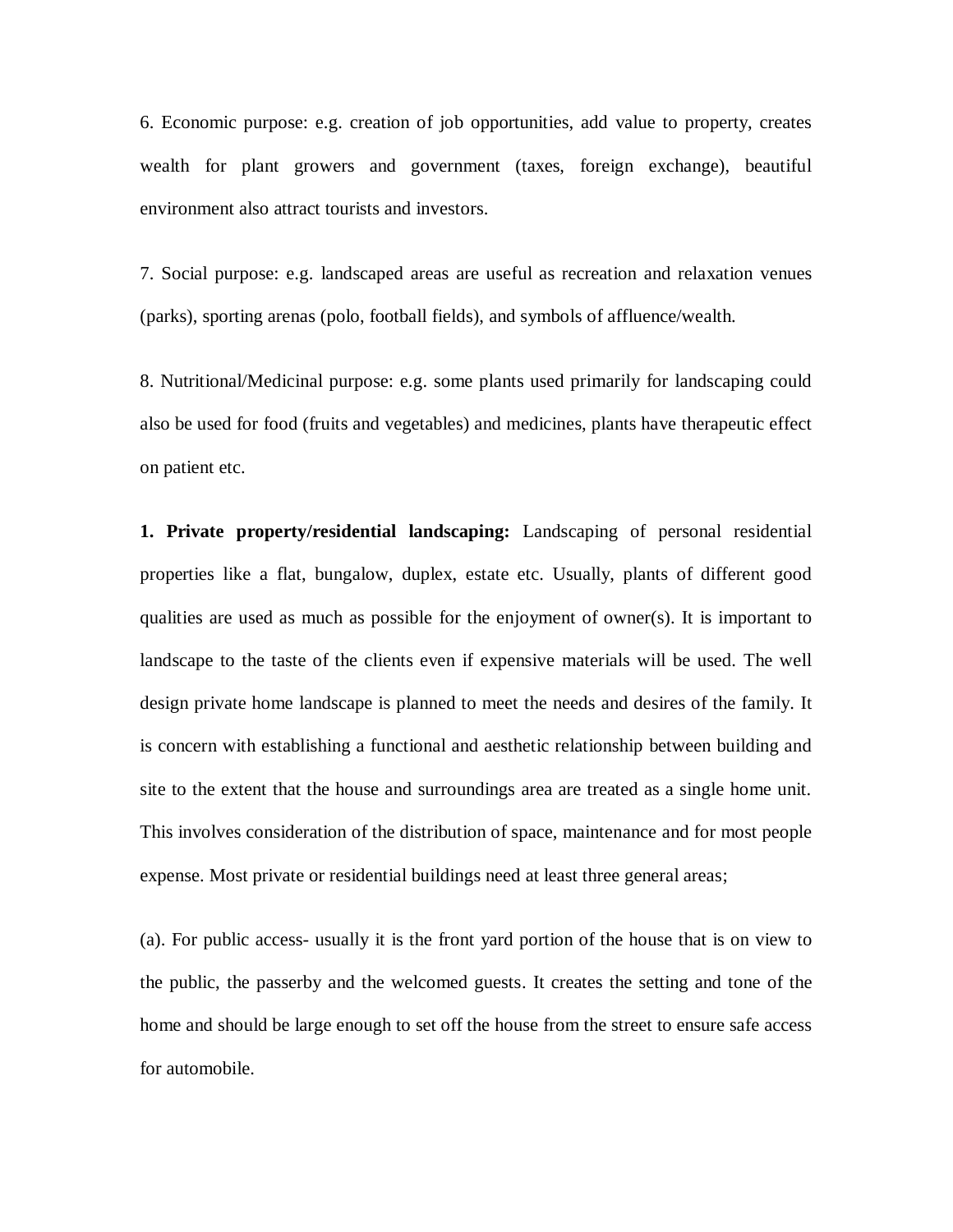(b). For service and work: The service area accommodates places for garbage and trash disposal, clothes drying, vegetable gardens, dog houses, lawn mowers, storage facilities etc

(c). For family living: The most functional outdoor family living area should be an extension of the dwelling. This implies accessibility from the inside living area. The area should be leveled and sufficiently screened and sheltered to assure privacy and comfort. All elements of this area should be planned to contribute to a total effect of pleasant and beautiful living space. Prominent in the outdoor living area is the patio, a paved area attached to the house with or without structural ceiling. The relative size of the outdoor living area is matter of need, preference and availability of space.

There is no need for plant nursery- it is small in scope and very expensive to keep a personal nursery

No green or glass houses is required

There is only one garden for family members and their friends

**2. Industrial landscaping:** It involves the establishment of plants and hardscapes within the industrial estate/area e.g Agbara industrial estate, Nigeria Breweries Ltd, Portland/Lafage cement company, etc. Most areas are planted to grasses, trees and hedges along the walkways. It is not necessary to use exotic or expensive items compared to private property landscapes. When landscaping for factories/industrial centres, study kind of activities in each section e.g manufacturing area with many peoples, vehicles and materials-grassing the whole area dotted with spot planting will be appropriate. Near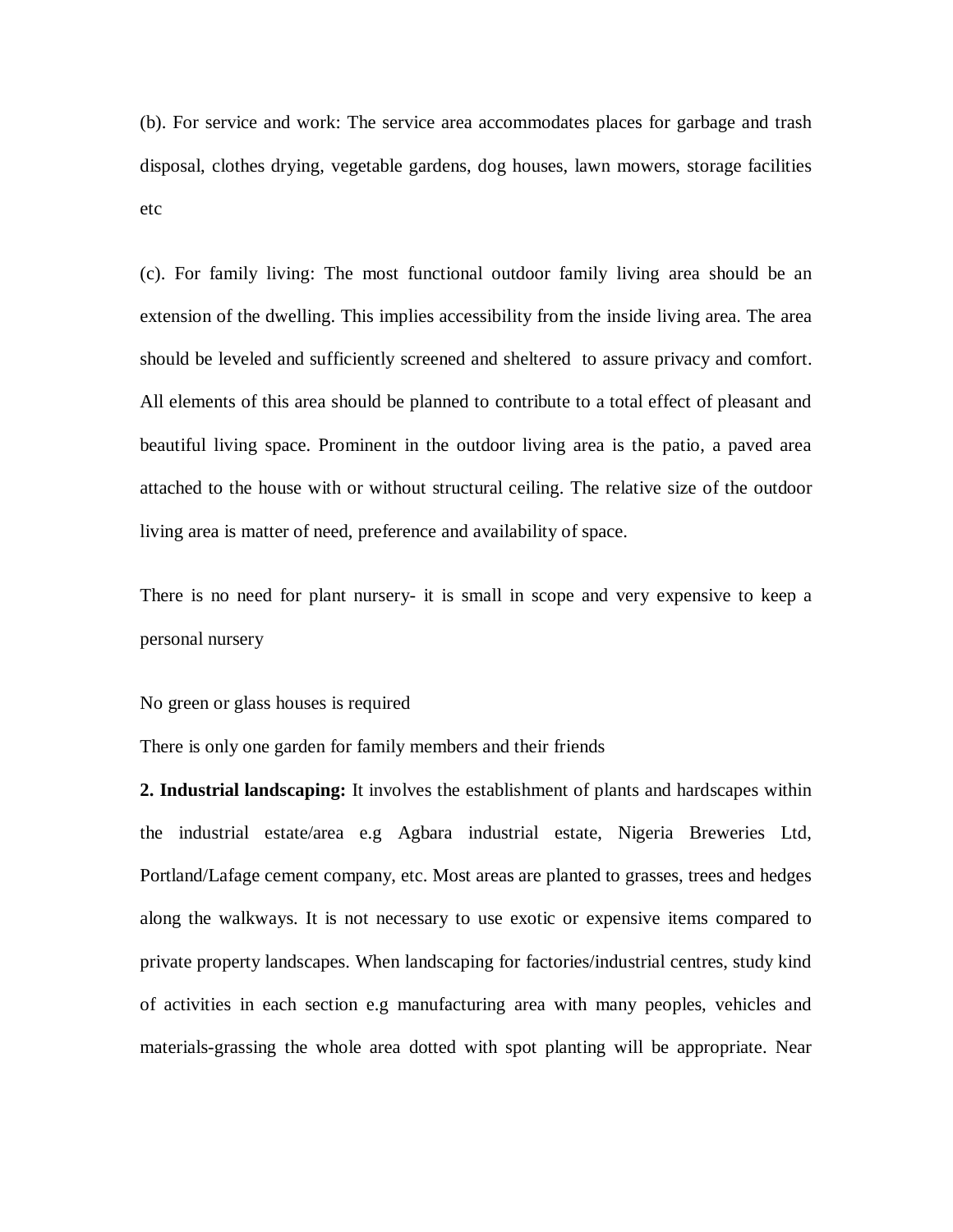administrative block, use beautiful materials because it is the focus and should be at it best. Inside the offices; a number of indoor plants may be introduced.

There may be need to have a plant nursery within the industrial estate, particularly for big industrial estate. No green or glass house is required. It has at least two gardens depending on the size

Though, hotels can also be regarded as industrial landscaping because it is not meant for a single family, but for the general public and for commercial purpose. However, in actual execution of the project it treated like private property because of requirement for high taste.

**3. Institutional landscaping:** Landscaping that involves all sorts of institutionsuniversities, colleges, polytechnics, hospitals, research institutes, barracks etc. Usually it is meant for all categories of users, i.e. general public of all age category- children, adolescents, adults, women, men, students, lecturers, non-academic staff, scientist etc. Institutional landscaping must be different from others because it is not only for recreation, picnic but also for instructional purpose (educational). They are often expected to be formal, even monumental in their design and setting as compared with most commercial building. The landscape should be spacious, dignified and distinctive. There should be a plant nursery, particularly for replacement of dead plants and to plant new areas. Presence of green and glass houses is also important. There are many gardens and usually larger.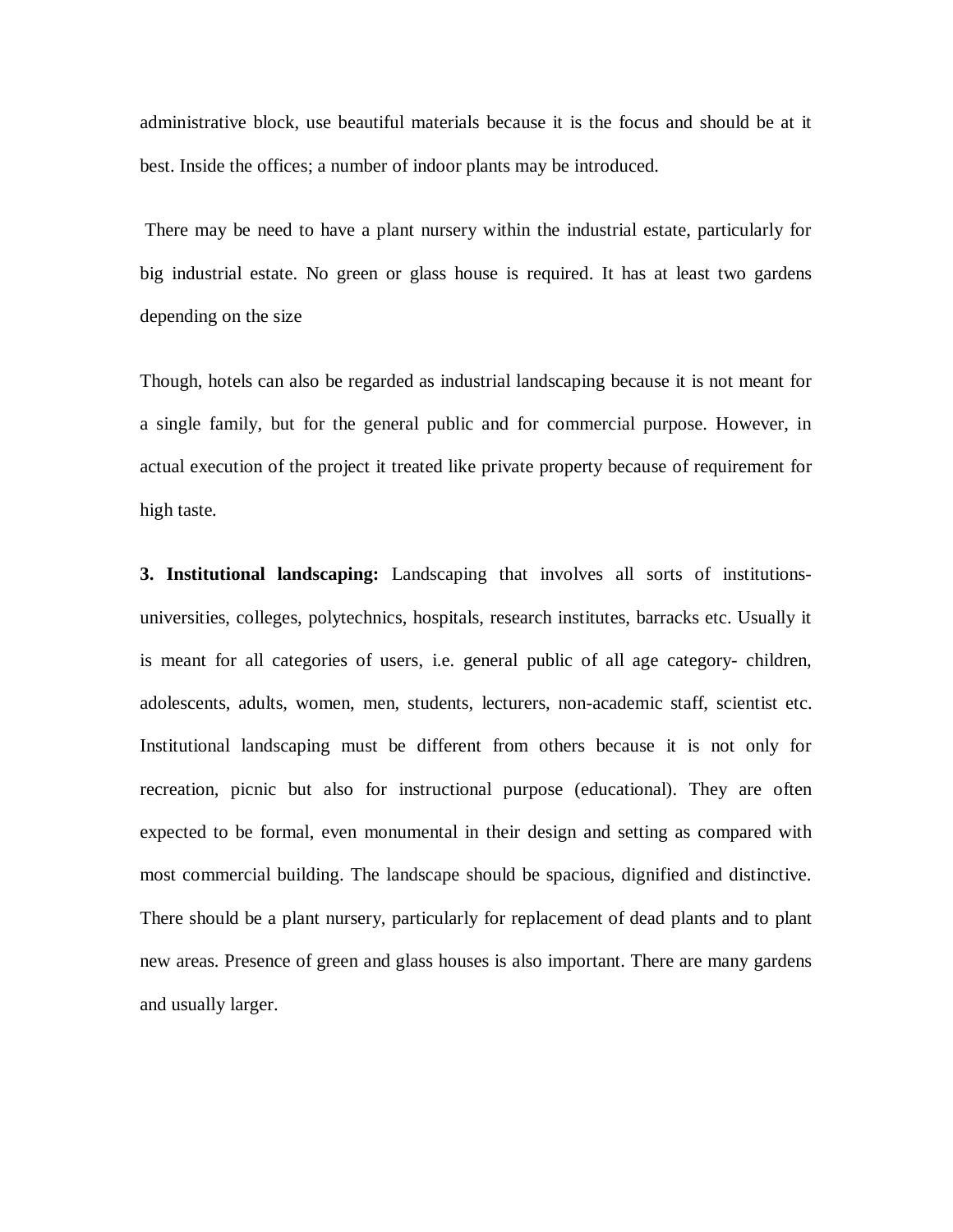**4. Recreational landscaping:** It involves landscaping recreational arenas (polo ground, parks and gardens, football pitches, game villages etc) for adults and children. It has special inclusions such as restaurant, water fountains, focal plants, green lawns and other areas for social like picnic, marriages, honey moon, film shooting. Nowadays, ICT and photocopy centre have been added.

|  |  |  | Using the 'Indoor room concept' to describe the Outdoor |  |  |  |
|--|--|--|---------------------------------------------------------|--|--|--|
|--|--|--|---------------------------------------------------------|--|--|--|

|   | 1- Public area<br>2- General living room<br>3- Service area<br>4- Private living room                                                                                                         |  |
|---|-----------------------------------------------------------------------------------------------------------------------------------------------------------------------------------------------|--|
| 4 | Walls- hedges, avenue trees,<br>Ceilings- shade trees, canopies, etc.<br>lawns, foundation plants, concrete<br>Floors-<br>floors and walk ways, roads with<br>interlocking blocks or asphalt. |  |

**i.) Use areas**

- **1. Public area –** usually the front part of the property accessibility to visitors
- **2. General living room –** an area of the home that joins the public area, service room and private room
- **3. Service area –** accessible to only the occupants
- **4. Private living room** an area for rest and occupies the rear of the property and not accessible to outsiders

# **ii.) Components of the outdoor room:**

**a. Walls** - defines the limit and shapes of the out door room, direct traffic through the

landscape (hedges, avenue trees), provides full or partial privacy (), provide security

(thorny plants e.g. boungavalia spp.), etc.

**b. Ceilings** – defines the upper limit of the outdoor room, provide full or partial shade,

provide privacy from overhead viewers, etc.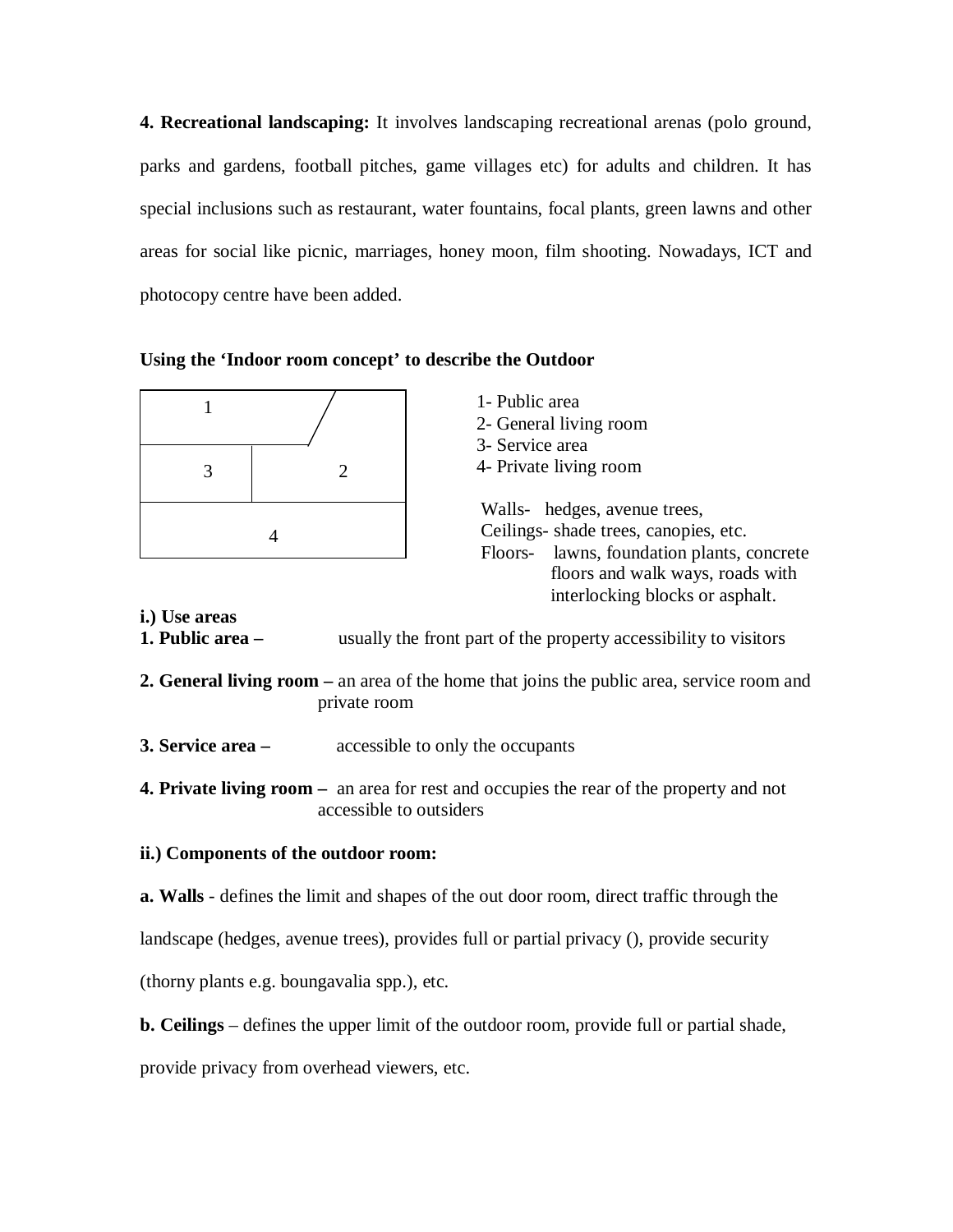**c. Floors** – defines the base line of the outdoor room, absorbs shock or impact of traffic, e.g. turfs / lawn, paving, ground covers,

#### **Principles of landscape design**

The goal in developing a landscape plan is to design a plan that will achieve unity and harmony. The principles of landscape design are the building blocks used by designers to create beautiful and functional landscapes. Landscape design principles are the same for all types of landscapes. They are in many different ways, depending on the site, the clients' wishes, and designer's knowledge and preferences. Similar to elements of art, these principles represent the primary concert that influence landscape design. Design principles are not rules that require precise adherence, but instead reflect a framework of universal concepts that prove effective in creating designs.

Therefore the following principles should be considered in designing the plan;

**1. Simplicity:** Regardless of the scale of a landscape, simplicity should be an overriding design consideration. This is obtained by repeating the plantings. A few well-arranged forms, colours or textures should be used. Too many different things in a small area produces a restless quality which will leave the onlooker dissatisfied. Simplicity in a landscape can be created both physically and visually. Physical simplicity refers to a design in which the actual shapes are simple e.g house dominate a residential landscape design, use simple bold rectilinear lines that mimic the house or a strong audacious curves rather than thin, wiggly bedlines that resemble snake lying in the grass. Visual simplicity can be achieved when plants are grouped or massed together.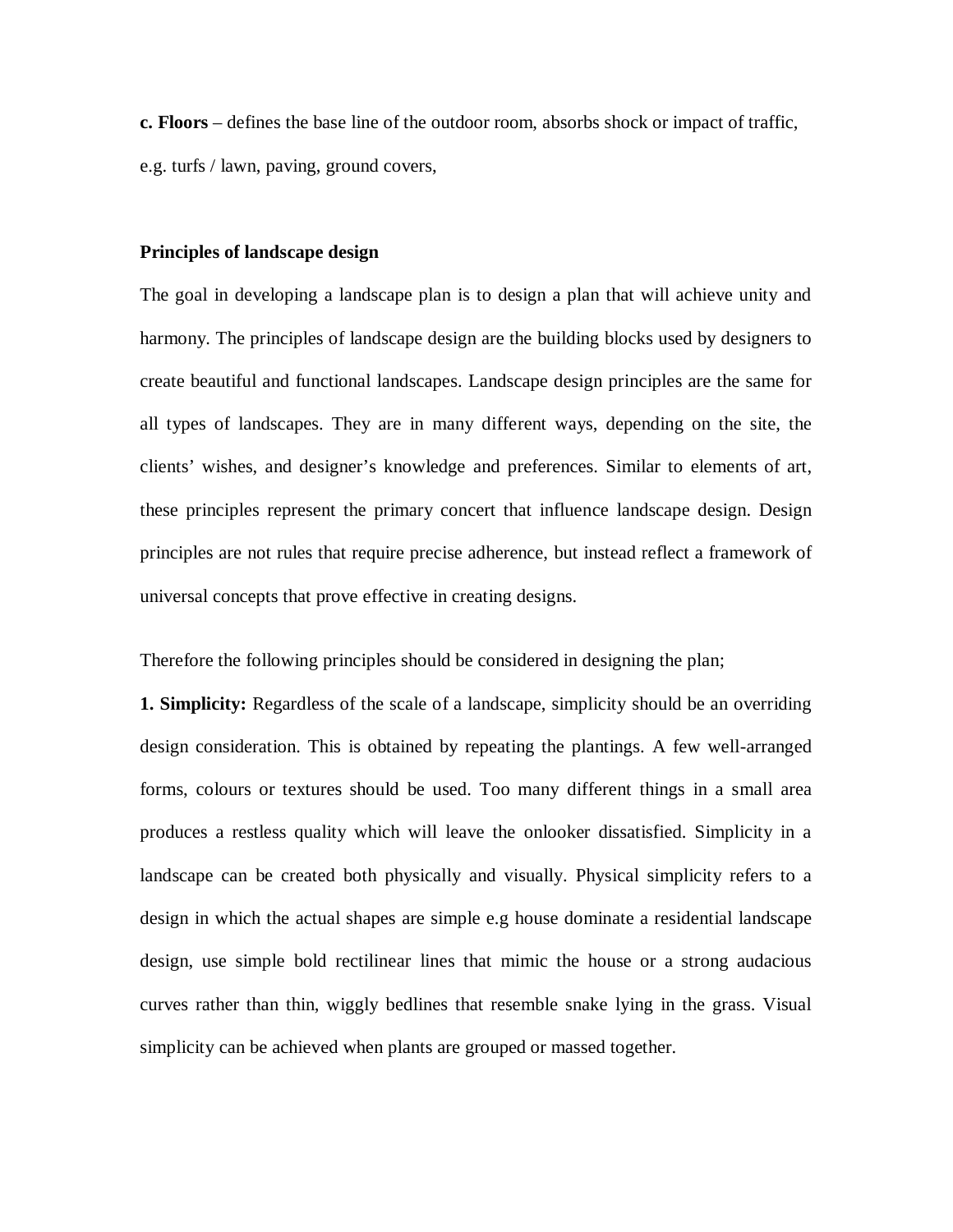**2. Order:** Order can be achieved by using consistent design theme such as formal, informal or structured informality. Grouping plants and hardscapes so that there are physical connections between the elements will enhance order and create a cohesive whole. Order can be further reinforced by grouping plants together in masses, rather than scattering individual plants around the landscape.

**3. Repetition:** There is need for reappearance of attractive materials in several locations in the landscape. It results in a sense of unity between the different plant species that make up the design. Too much repetition leads to boredom while too little leads to visual choas. Repeat one or more basic art element ( form, colour, texture, size) e.g planting of red flowers at all entrances to the house.

**4. Rhythm and line:** It addresses the factors of time and movement within a landscape. Landscapes are seldom experienced in an instant, but rather through time as a person explores the space. Rhythm in a landscape may be visual or physical, and it can be observed in both vertical or horizontal planes of a design. For example, vertical visual rhythm is gradual progression of plants from short to tall. Horizontal visual rhythm is often generated for bedlines or hardscapes. How a person moves through the landscape and physically interacts with it can be determined, in part, by the design rhythm e.g pathway width and route, dimensions, spacing of interlocking blocks, location of seating or resting elements.

**5. Unity:** It is the principle that creates link between the plants, hardscapes and house. It creates a sense of interconnectedness within the design composition. A successful landscape design ties the house and landscape together and creates an outdoor living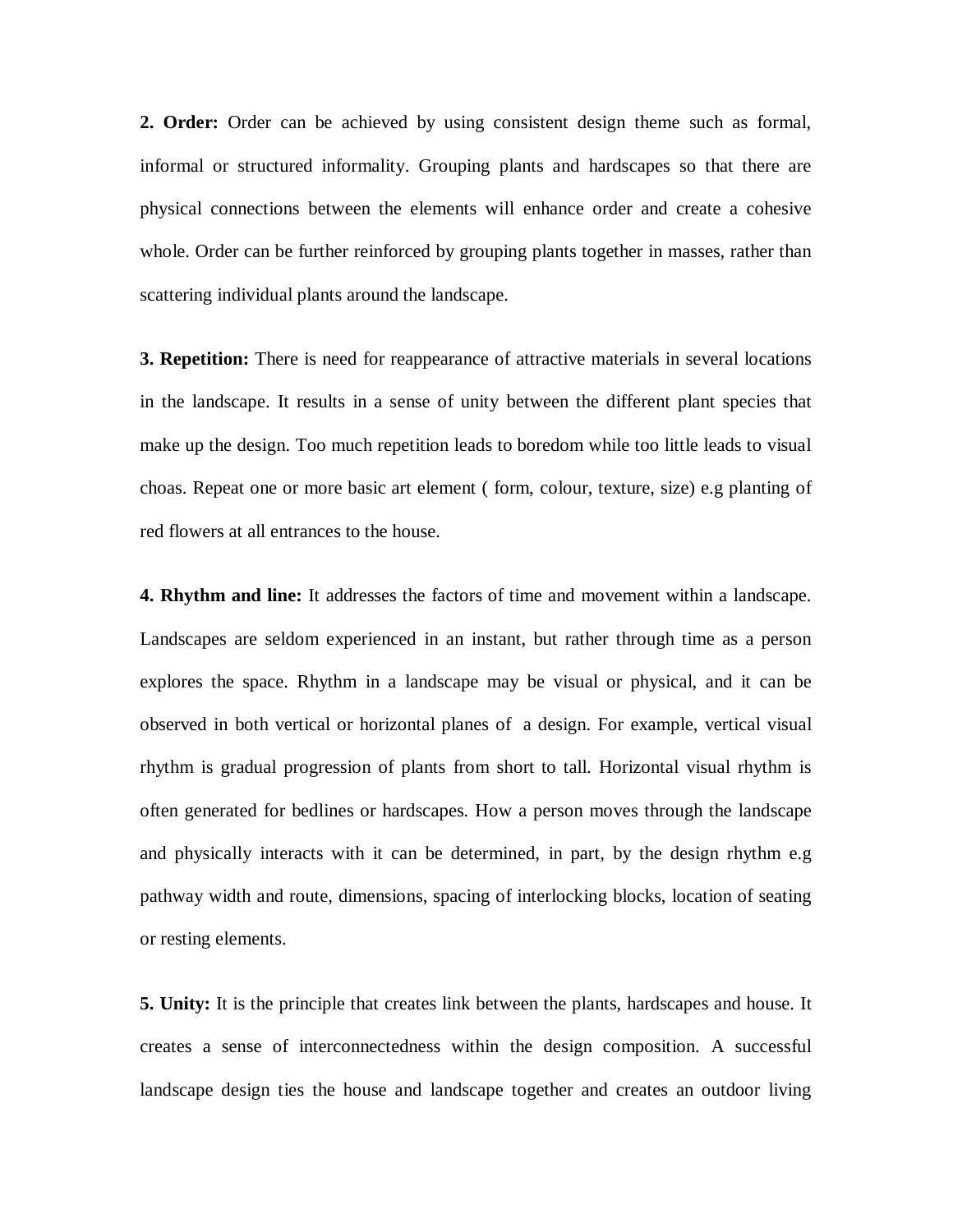space that is an extension of the house. Unity can be reinforced by using consistent bedlines, single ground cover, massing plants together and repeating these masses throughout the landscape.

**6. Balance:** The design should include a focal point or centre of interest around which the landscape plants, structures, and open spaces are grouped or balanced. The arrangement of plants and other objects should be in a sequence leading to or away from a focal point. The front entrance of the home is usually the focal point. A sense of balance is created by designing a real or imaginary point and by using mass, colour, line or texture in equal quantities on each side of the point. The types of balance in landscapes are symmetrical, asymmetrical and radial. Symmetrical is common in formal landscapes. This landscapes has an obvious central axis, and everything on one side of the axis is mirrored on the other side. Asymmetrical balance combines different objects on each side of a discrete axis or balance point, resulting in a similar visual mass on both sides of the axis or point. The bedlines in asymmetrical design tends to be curvilinear, and the overall feel tends to be informal than a symmetrically balance design. Radial balance is created by equally spacing objects around a centre point, creating a strong focus in the middle of the pattern. It can be used effectively in patios and paved areas or in large areas that integrate plantings and hardscapes.

**7. Proportion and scale:** refers to size relationship between the different components within the landscape. It could be relative or absolute. Relative scale is the relation of one part of the design to the others. The house is often the dominant element of a residential design, and it requires that at least some elements of the design be sufficiently sized, e.g.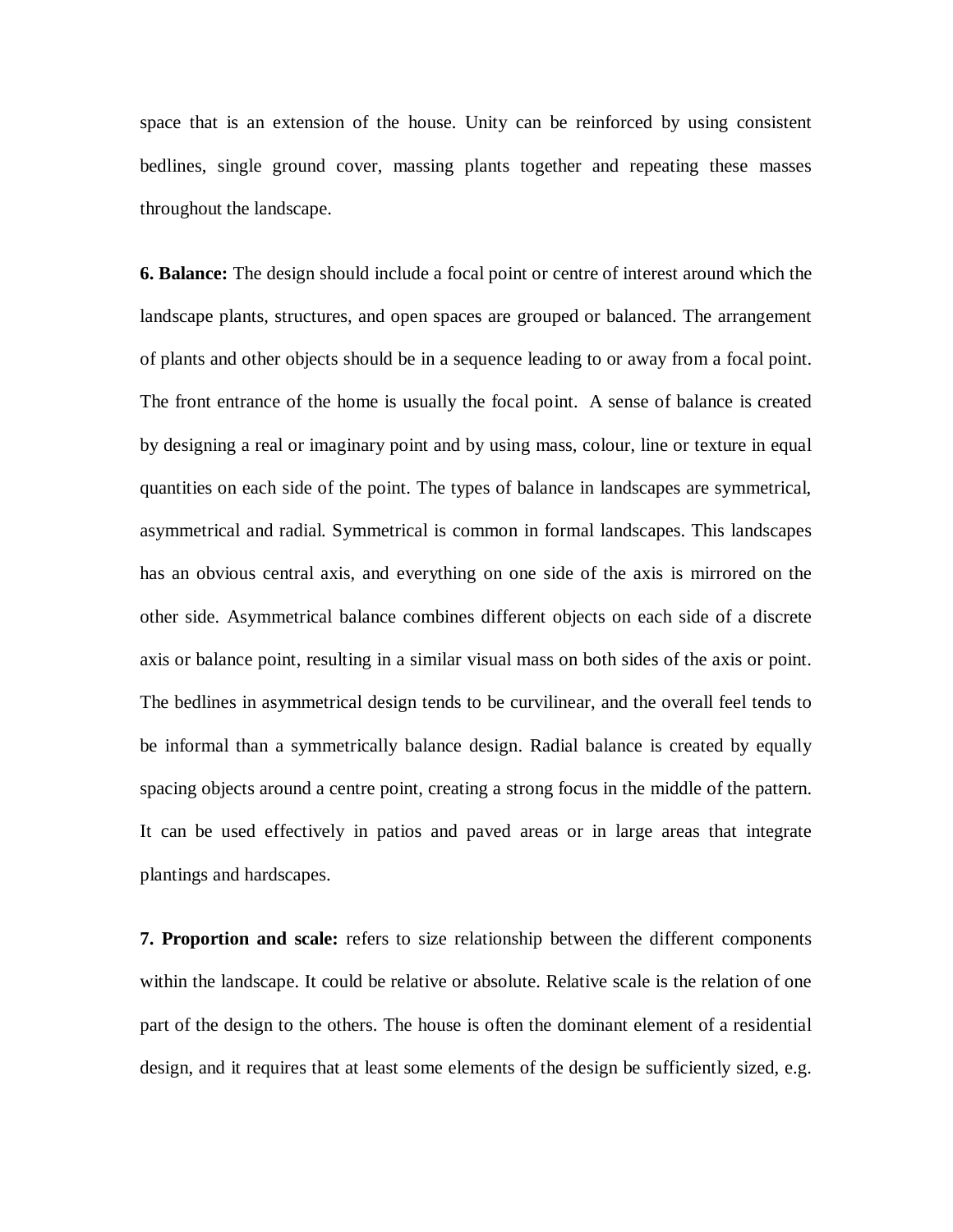height of building may influence size of plants. Absolute scale is the relation of a particular design element to human. Plant materials help to define size relationship within a landscape. The major relationship that involve plant materials are; plants to buildings, plants to other plants and plants to people. Because plants are living and dynamic entities, these proportional relationships will change as the landscape mature and even season to season if the plants are deciduous or herbaceous. To attain correct proportion, the landscape design should be based on mature height and spread of the plant.

**8. Emphasis:** focal points draw the eye to specific landscape locations when a person is viewing the landscape as a whole. Emphasis on specific areas and create a contrast between memorable, vivid or exciting landscape elements and the rest of the landscape. A focal point may be a specimen plant, garden accessory or water feature. It captures attention by it unusual line, shape texture or colour. Each major area in a landscape should have one focal point, multiple point is acceptable if the area is large.

#### **Preparing/Developing/Creating the landscape plan**

The development of landscape plan be it private, public or institutional merges the arrangement of plants and other materials with the graphic skills necessary to symbolize them. A well developed landscape plan provides an orderly means of landscaping a site and prevents waste of labour, money and possibly plants. It requires that the principles of design be applied to an entire property, not just sections and that the final design possess a unity which integrates all use areas in to a total plan. The time spent in analyzing a site and developing the plan is a good investment that can prevent frustration, save time and provide the appearance desired. The preparation of landscape plans requires a lot of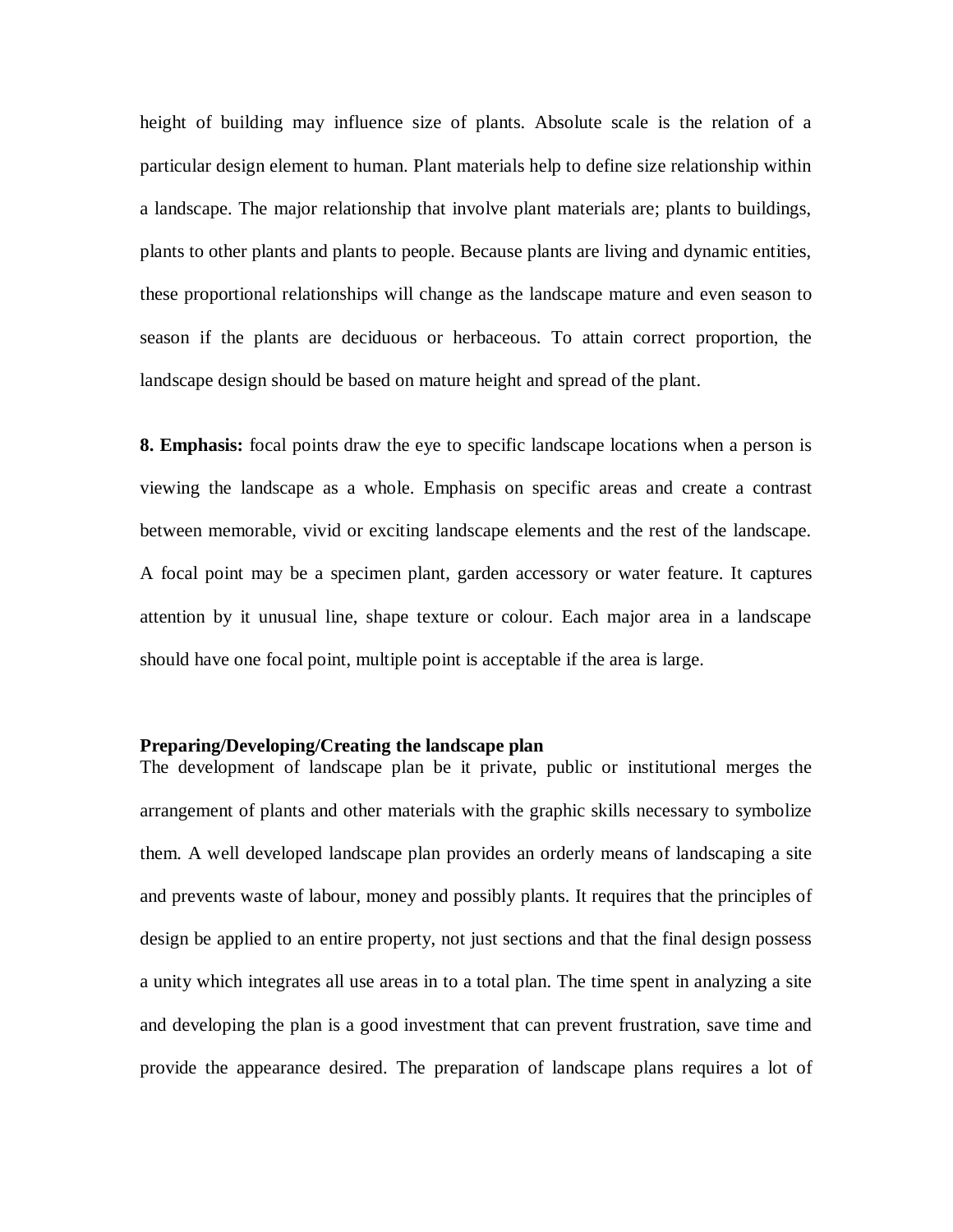work, considerable thought and planning. The following procedures are suggested as a guide to initial design and planning of garden and landscape plan.

A. The first step in the development of a landscape plan is the site analysis which is divided in to the on-site and off-site analysis. One or more visits to the site may be necessary to analyze or evaluate the site.

On-site analysis: Landscape designer should draw the site features and the proposed building plan on graph paper. Normally/usually, a prepared chart/checklist should be completed on the site. At least two peoples are required to carry out site analysis. A number of factors or condition should be considered in making site evaluation and should be accurate and in detail. Highlights of some of these factors are;

1. Climate of the site: Information on amount and distribution of rainfall/moisture, quantity and direction of sun (sun glares) and wind as well as shade available to the different areas of the site very important. These factors will influence selection and arrangement of plants.

2. Soil conditions. A soil sample should be taken and soil tests conducted. Soil type, depth, fertility, pH, structure and drainage should be noted. The direction and percent of slope is needed in the development of the site. It may be necessary to run contour lines on a steep slope. Contour lines should be included in the plans.

3. Location: It will to a large extent determine what form the landscape takes. In the tropics a great many different types of conditions exists, from forest to jungle, from sea levels to high mountains; and types of plants and planting patterns used will be controlled by this existing environment. When deciding what plants to use, look at existing plantings in similar locations, then select those that will best suit your purpose.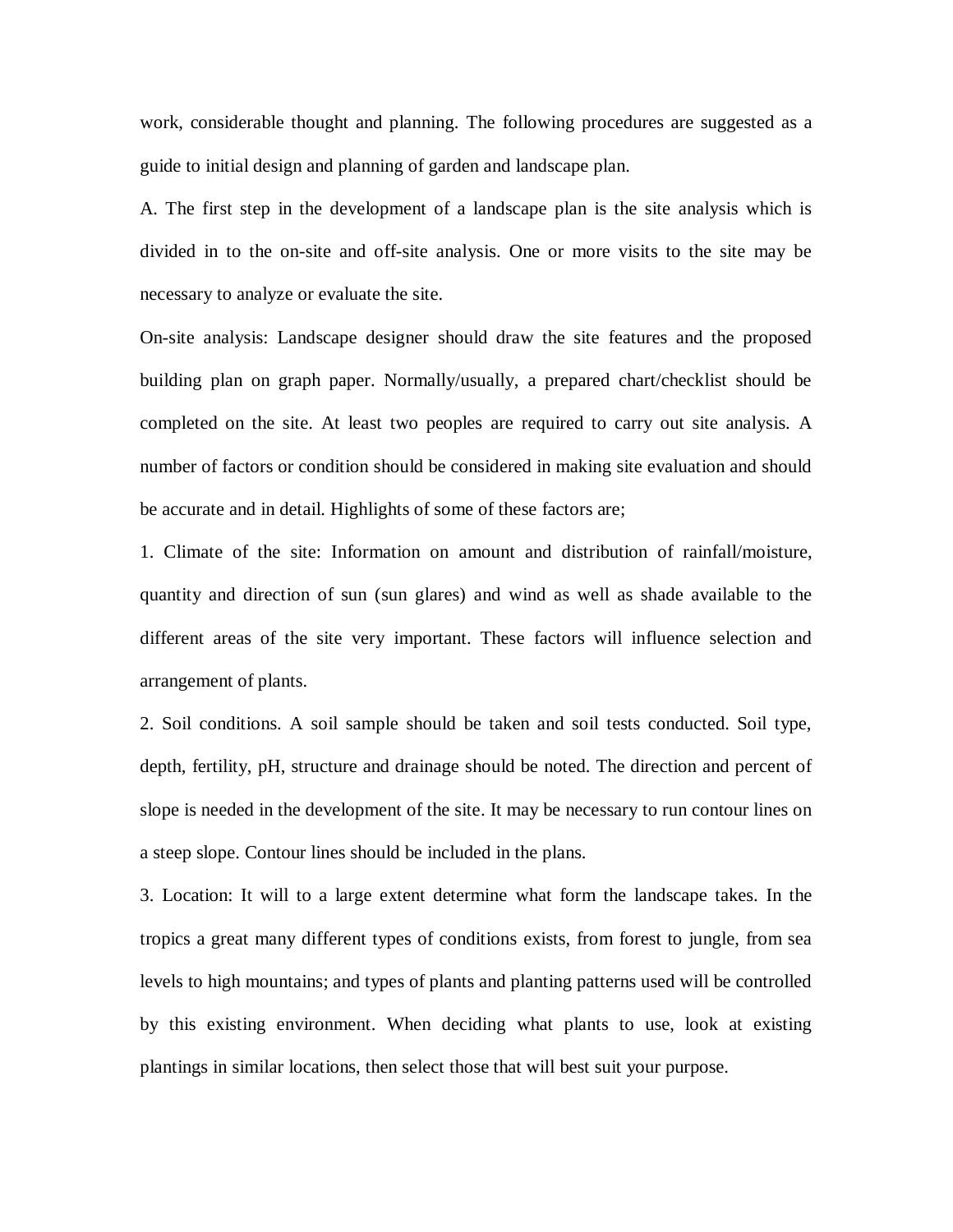4. Existing structures: Buildings, walks, fences and other structures as well as their exposure to the prevailing wind and orientation of the sun should be noted in the site analysis sheet. The main purpose of landscaping round a building is to blend the building in to its surroundings and to do this effectively, a balance has to be kept between the building and the plantings round it. A group of small trees in front of a large building can look out of place and a large tree planted very close to a small property will also be wrong. As a general rule, bigger building will call for larger subjects like trees and tall palms and for small house use small trees or shrubs. Also not all building s are attractive, planting may be used to hide sections of a building, to break or soften hard line, or to conceal some functional or untidy detail. The shape of the building will often determine the form of the landscape. A very formal house layout will require some certain formal features in the garden whereas a modern informal house would saddest a more natural layout.

5. Existing vegetations: A record of the size, age condition and species of the trees and shrubs should be taken. In case of thick vegetation, proper clearing is very important which could be expensive and should be adequately built in to the cost analysis for the project.

6. Rock outcropping- The size, type and location be recorded. This area can be developed in to a spot of beauty i.e rock garden within the landscape.

7. Utilities: It is also important to ensure that the planting does not interfare with installations necessary to the operations of the building. Therefore all utility lines, be it underground or overhead should be plotted on the map. This information will prevent problems trees branches and roots getting in to draining pipes and electric lines.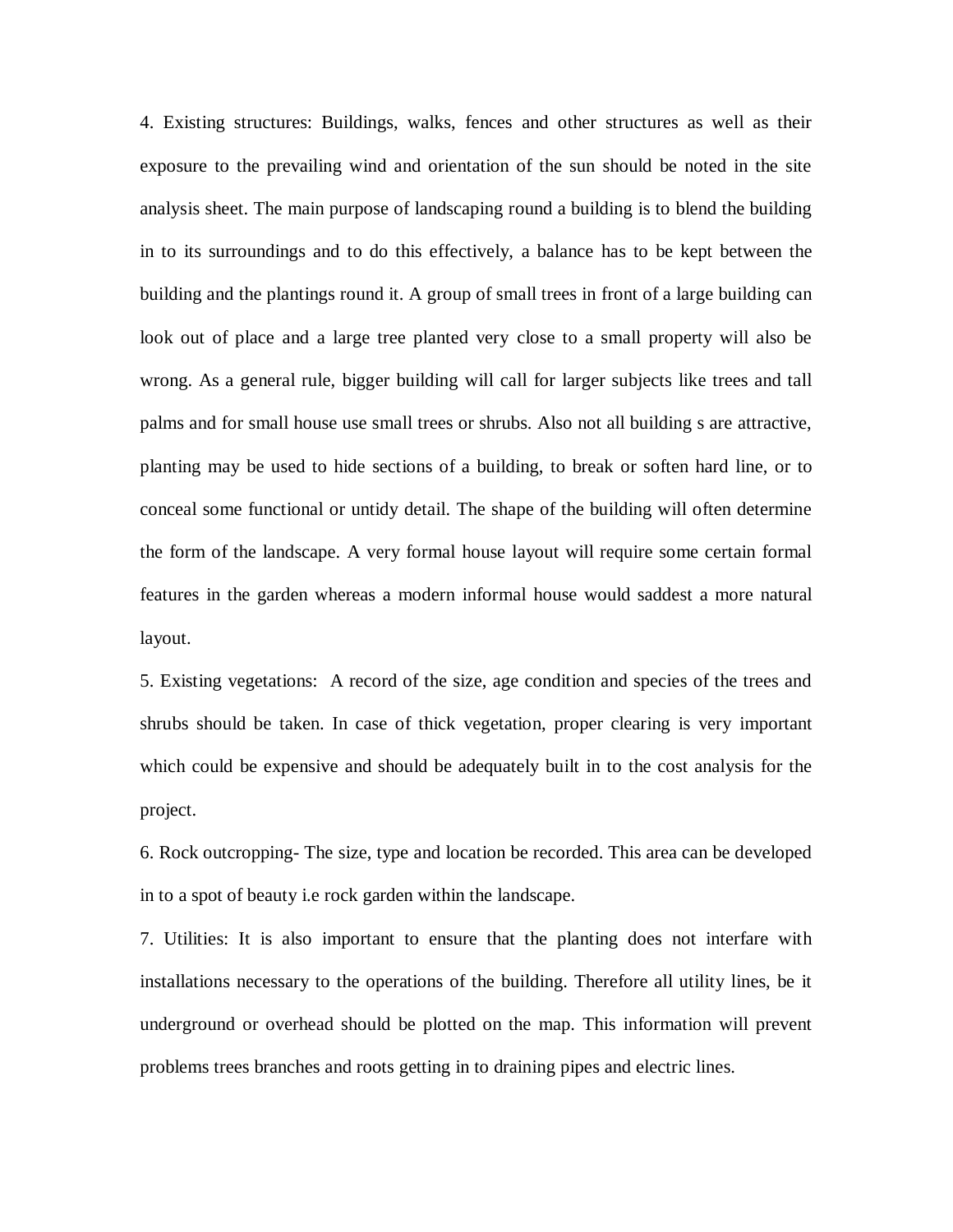8. Presence of water bodies- Where available wet areas, overflows, lakes, rivers and drainage should be located on the plan to adequately utilize there occurrence within the environment.

9. Dimension – It is important to take accurate measurement of the areas requiring the attention of landscapers to quantify the hardscapes and plants required for the job for appropriate cost estimation.

#### **Off site analysis:**

The purpose of this part of site analysis is to consider the site in relation to distant views and neighbouring areas which has a distinct influence upon the needs of the site. Features like trees, adjourning backyard, mountains, valleys, bodies of water e.g lakes, sea etc, forests, towns, cities etc located within the adjourning site becomes part of the site landscape. If a good view is spoilt by an untidy building, plant to hide the building, not the whole view. If the outlook from a property is not very good, a view can be created within the landscape by suitable screen planting on the boundary and attractive planting inside this screen-planting. Off-site factors that may present problems in landscaping are pedestrian traffic, noise, dust, bright lights, bill board, utility lines, roods, and neighbouring properties. It may be desirable to use screens to eliminate unfavourable factors.

B. Analysis of clients/family needs:

After the site has been analysed, the next step is to evaluate the family or clients needs. In designing a property, private or commercial or institutional the owner will of the property will have certain requirement. The needs of each client are different and each client has personality of its own. Clients should be asked to list facilities they prefer in their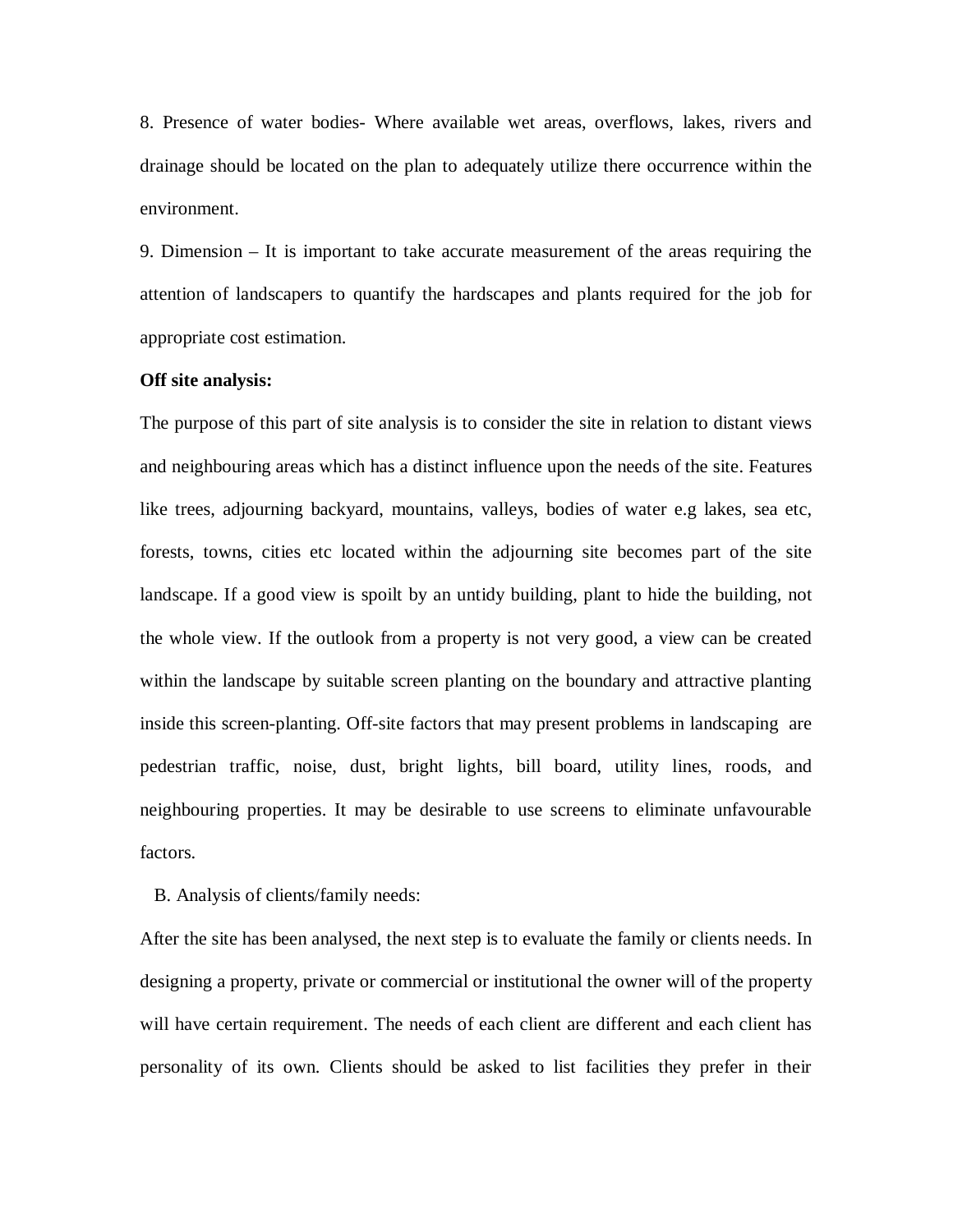environment. The size (number) and ages of users will influence landscape design. It is advisable that the design option chosen be flexible to accommodate further development in the future.

C. Match the client needs and site capabilities as closely as possible. There are basic features of the landscape and must be positioned carefully. It is not uncommon to get two conflicting interests, but through proper plant selection and professional competency both interests can be partially if not fully satisfied

D. Area layout plan: There are three principal areas that are usually considered in landscape plans. These are

i The public area which generally is the area in front of the house. However it could be on the side of the house if this is the approach owner wishes the visitors to use.

Ii The service area is the area in which trash cans, cloth lines, dog runs, and work areas are located. It is often screened from view.

Iii The private: This is the area normally used by the family for outdoor entertainment and lawn grasses. It is usually located at the rear of the house, but it may be on the side. Screening may be used to provide privacy in the area. The vegetable and flower garden may be located in this area.

After these three areas have been designated on the tracing paper, rough sketches of the organization of these areas should be drawn.

E. Select a scale that allows the site to be reproduced on paper, including lot, building and existing structures/features.

F. Assign use areas to appropriate region of the property. Layout the areas with wide angles to avoid creation of narrow, tight and impractically shaped spaces.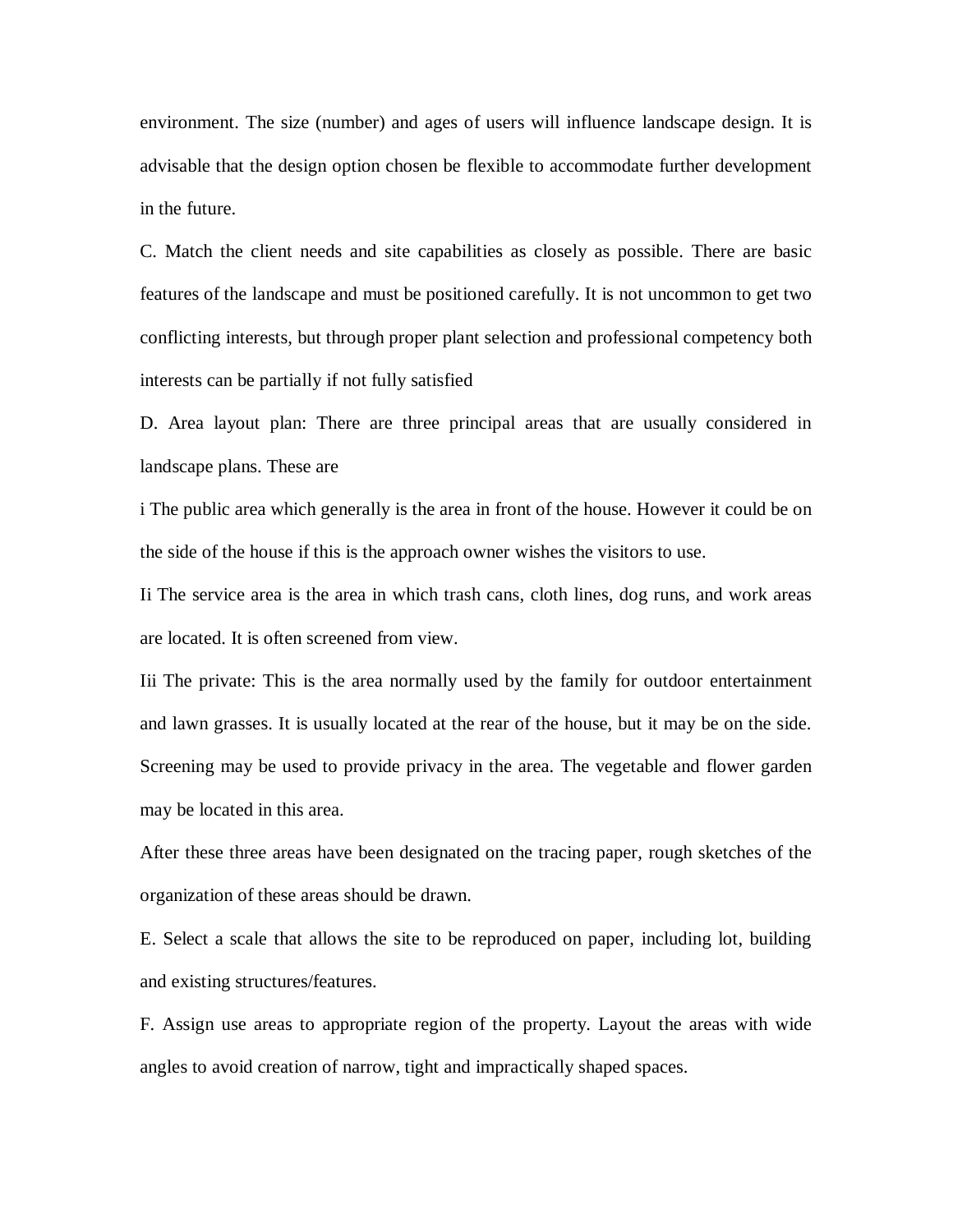G. Select focal points and locate them within the used areas

H. Shape each use areas in a way that directs attention to the focal point and relates it to adjoining use areas.

**L. Selection criteria for plants:** Selecting the best plants for a given position require a knowledge of the plant materials available and the types of growing conditions they prefer. A plant can be beautiful in its natural environment can be very ragged out of it, so it is important to give plants right growing conditions. Planting is needed to give privacy, cut down wind, give protection from sun, give pleasant effects etc.

- 1. Ability to fill the role assigned it in the design
- 2. Ability to survive the growing conditions of the site
- 3. Availability and affordability by clients
- 4. Plant size at maturity
- 5. Flowering qualities
- 6. Foliage and tree back colour
- 7. Presence or absence of thorns
- 8. Plant rate of growth and length of life
- 9. Deciduous or evergreen
- 10. Susceptibility to pests and diseases
- 11. Frequency of pruning required
- 12. Soil preference
- 13. Able to withstand severe trimming/pruning eg hedge plants
- 14. Attractive appearance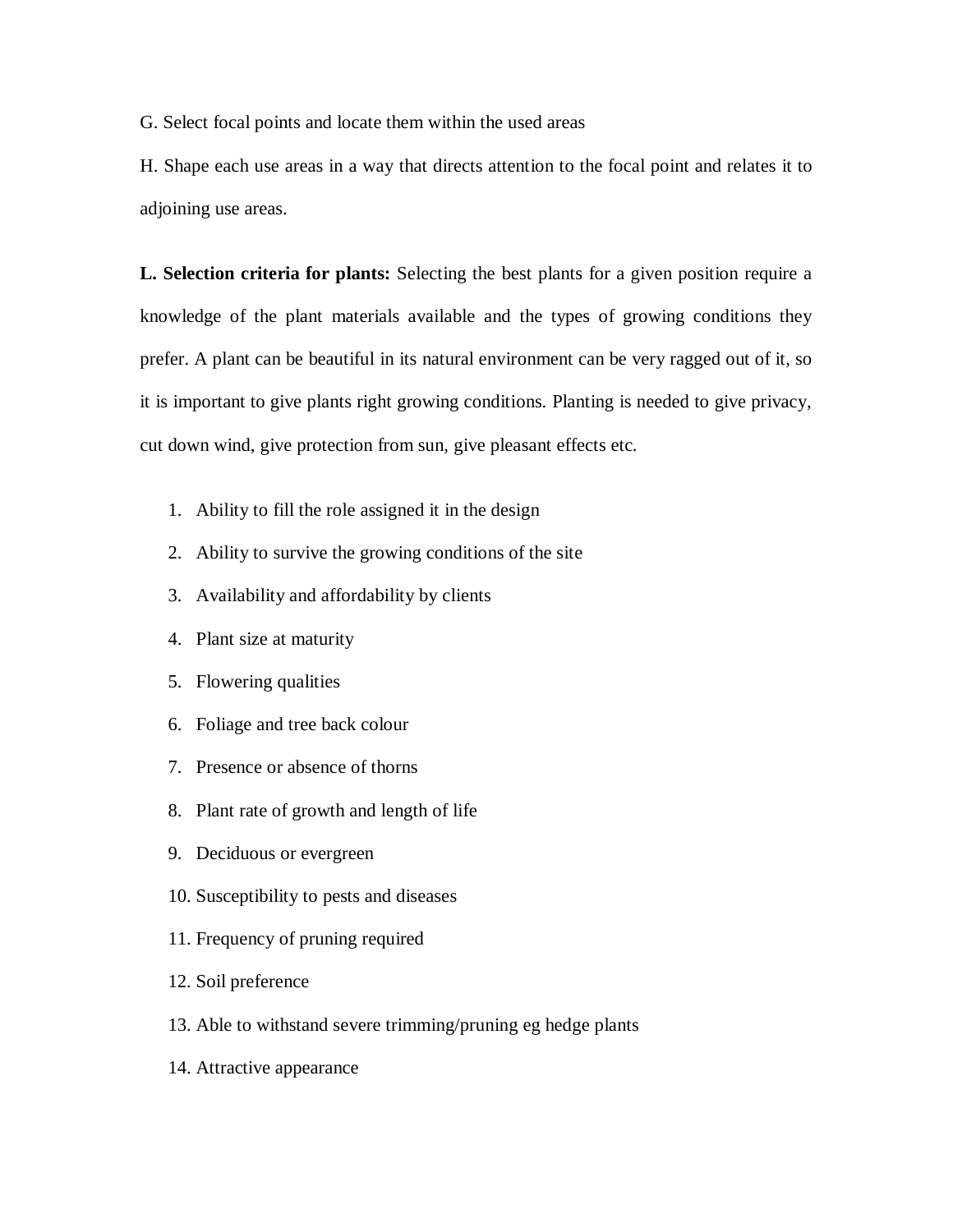15. Ability to keep out intruders, including animals

16. etc

#### **Selection criteria for pavings:**

- 1. Ability to fill the role assigned it in the design
- 2. Availability and affordability by clients
- 3. Durability
- 4. Maintenance requirements

#### **M. Review of soft and hard landscaping**.

**Soft landscaping:** refers to the plant component of landscaping. It entails the use of plants of all categories (palms, trees, shrubs, grasses, herbaceous plants etc) that are natural in a landscape. The plantings of especially indigenous plant species ensure integration of structures in to the natural environment thus appearing natural in nature, among other many uses of plants in our surroundings. Both soft and hard components are employed to realize a beautiful and functional landscape.

**Hard landscaping:** The use of any non-plant materials in the development of a landscape. Examples include walkways, driveways, patio, decks, walls, ponds, fences, pergolas, steps, landscape lightings, water fountains, furniture, containers for potted plants etc. These features, individually and in combination, make up the ground, vertical, and overhead planes within a landscape and define outdoor living spaces. Hardscapes should be used to compliment the plants component to meet a client's need.

#### **Landscape Project Cost Estimation**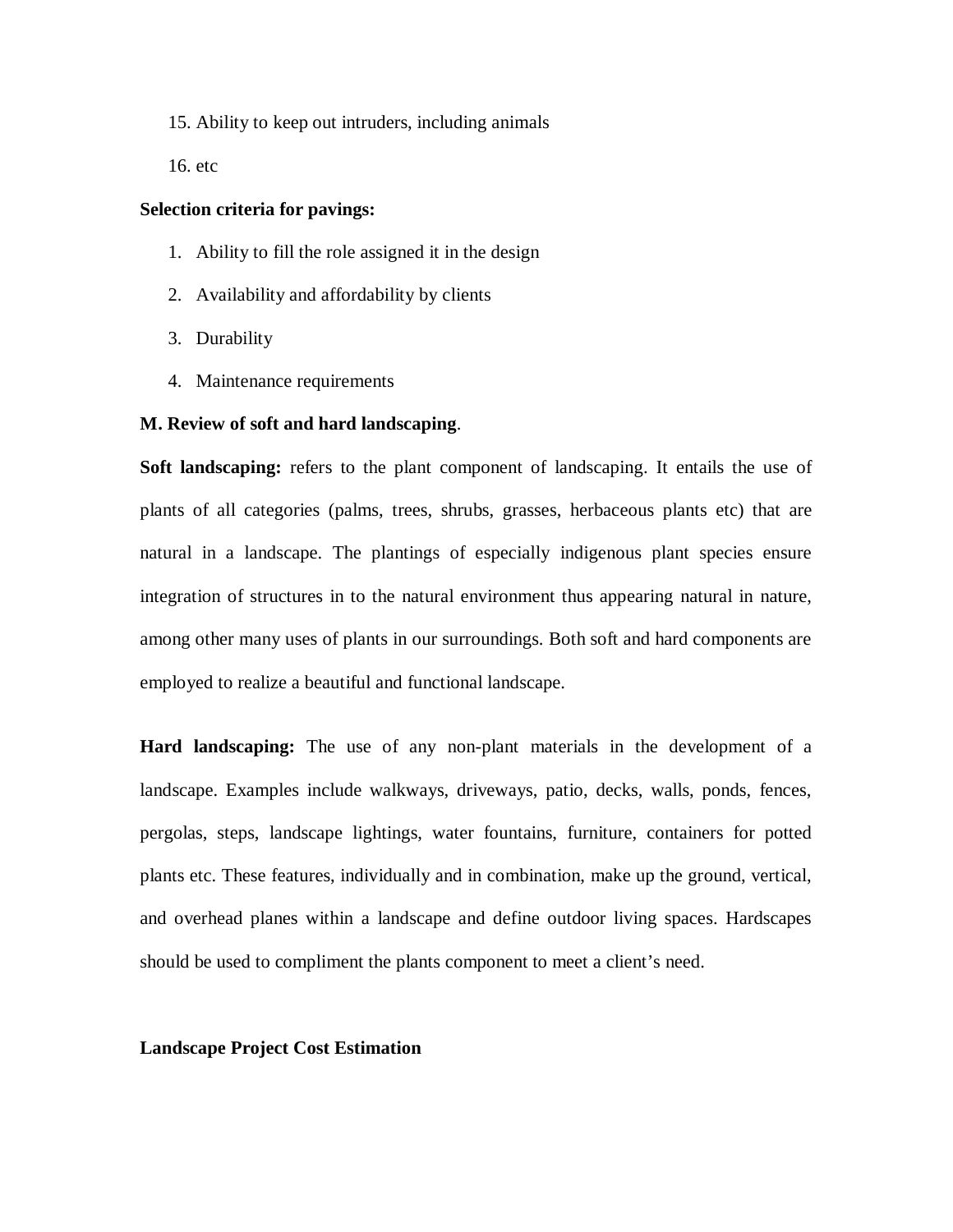Accurate cost estimation for landscape projects is central to the success of the industry. Over or under estimation of cost of the materials required for the job must be avoided. It is usually done after accurate measurement and examination of the site, pricing all materials required for a successful project and a reasonable profit added. It must be prepared by the most experienced person to ensure precision since it is one of the veritable tools for contract bidding.

# **Methods**

- Superficial/Simplest
- Bay system/method
- Grouped quantity method
- Scheduled method
- Accurate estimation/ Bill of quantity

Generally things to cost include;

- Labour
- **Tools**
- **Transportation**
- Ornamental plants
- Topsoil/ Manure
- Professional charges
- Contingency
- **Maintenance cost before project delivery**
- $Etc$